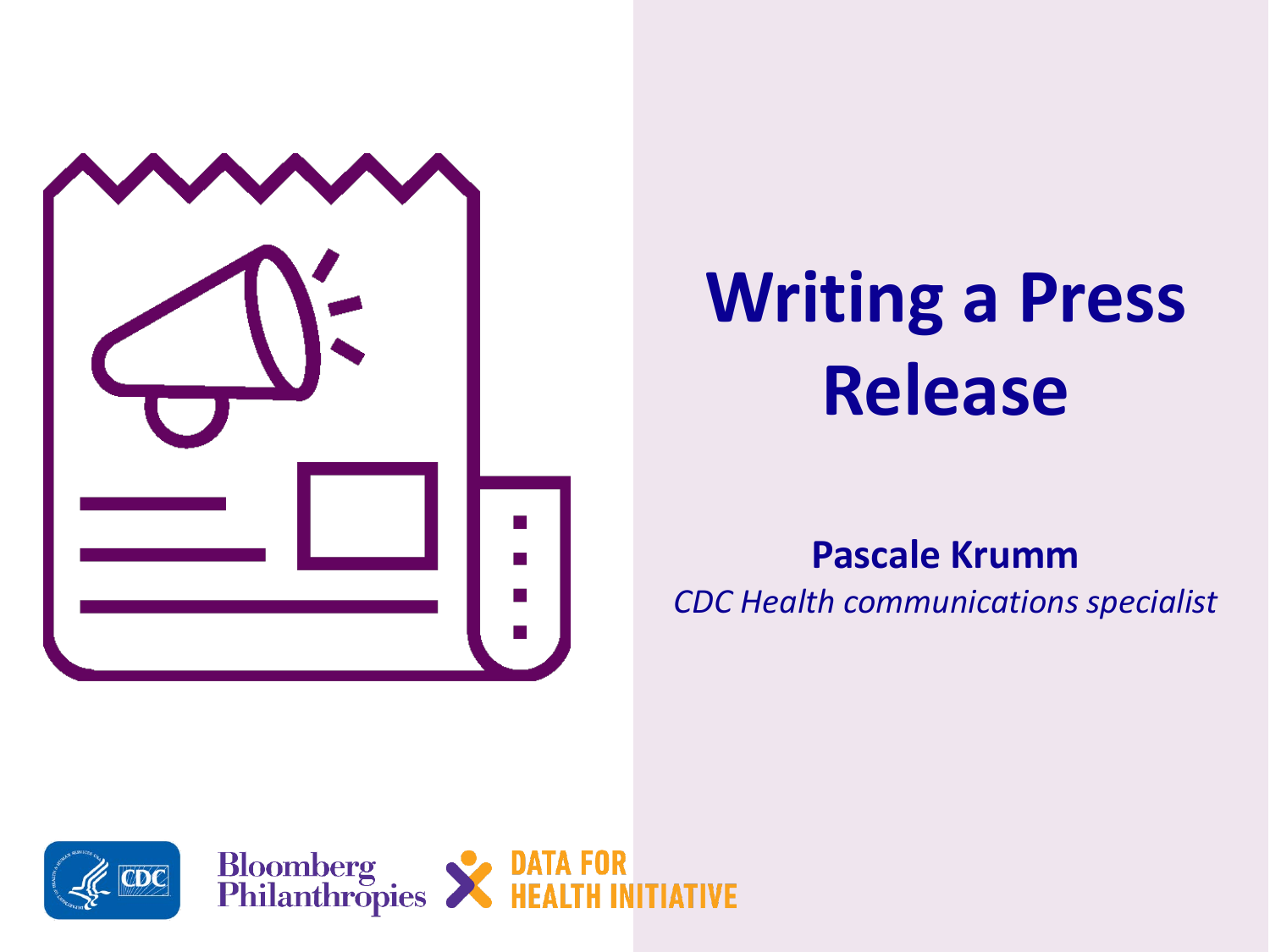# **What is a press release?**

- **Definition:** Official announcement or summary to the media
- **Primary goal:** Convince reporter that your story is worthwhile
- **Secondary goal:** Inform media about an event, finding or other information of interest

- Attributes of a good press release:
	- Accurate and timely information
	- Well-written (clear and easy-to-understand language)
	- Short (about 1 page)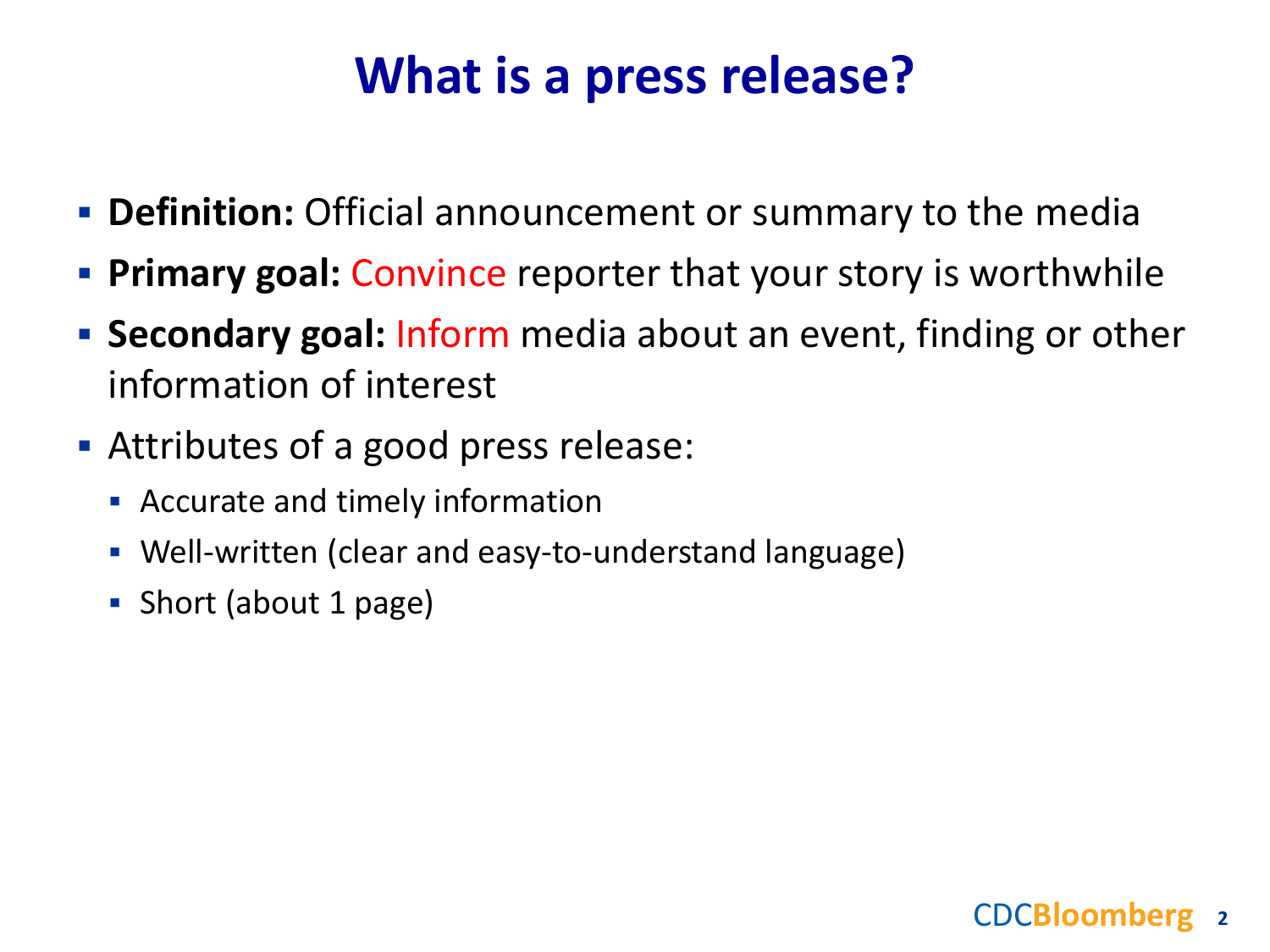# **Why are press releases important?**

- The media are an effective way to disseminate your message
- **They have their own biases and agenda**
- You have little/no control over what/how they write
	- **Press release gives you some control over your message**

#### **IMPORTANT**

- You must have a clear SOCO
- Write one only if you have a story to tell
	- **The story is NOT that you finished a report or have some data**
	- **The story is what the report has to say or the story the data tell**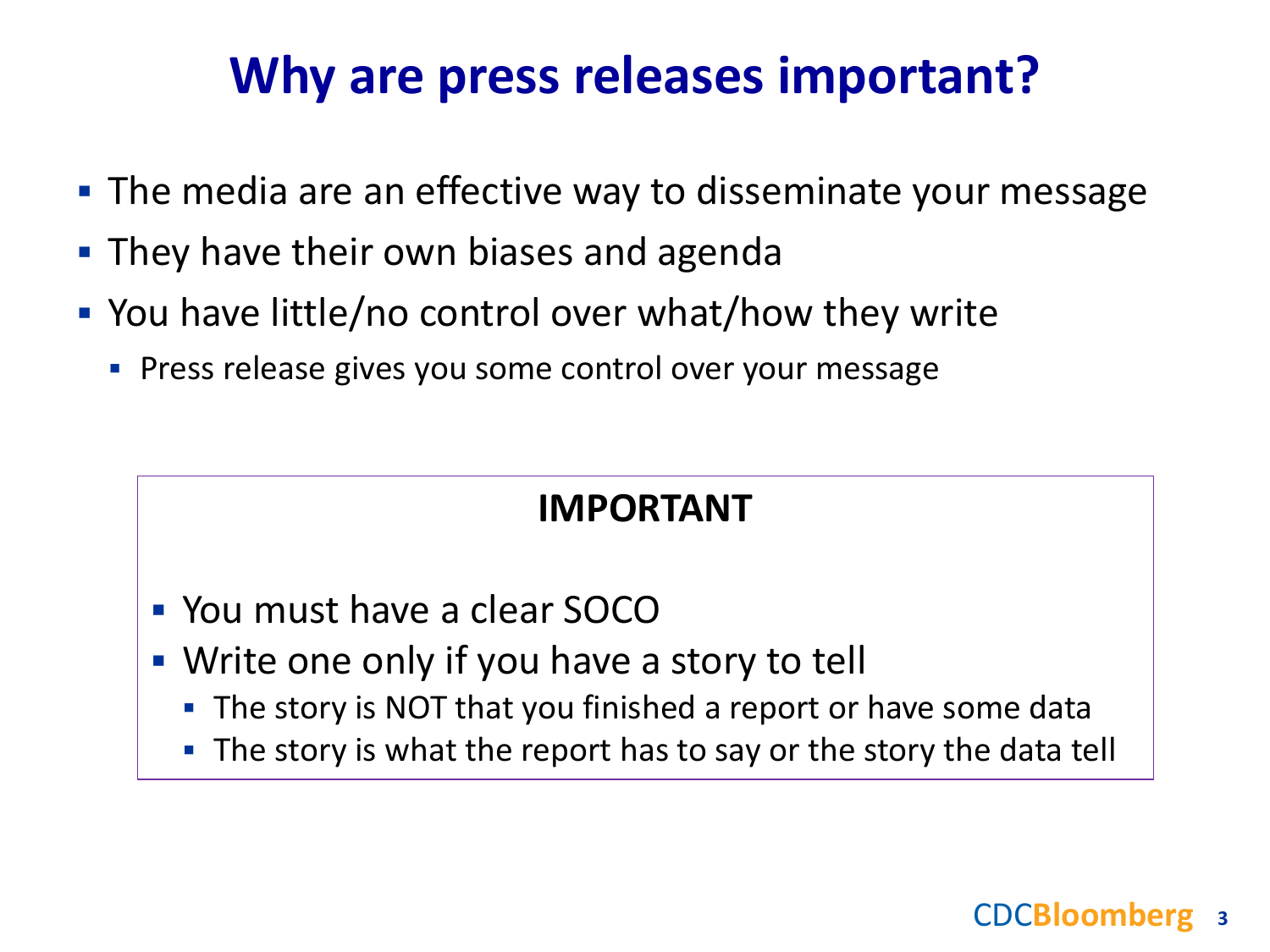# **What is a SOCO?**

- SOCO = Single Overriding Communication Objective
	- Also called the bottom line, key message
- Goal:
	- Convince them your story is important
	- Convince them to talk about it
- What you want them to know
- Make it short and forceful

#### SOCO = Single Overriding Communication Objective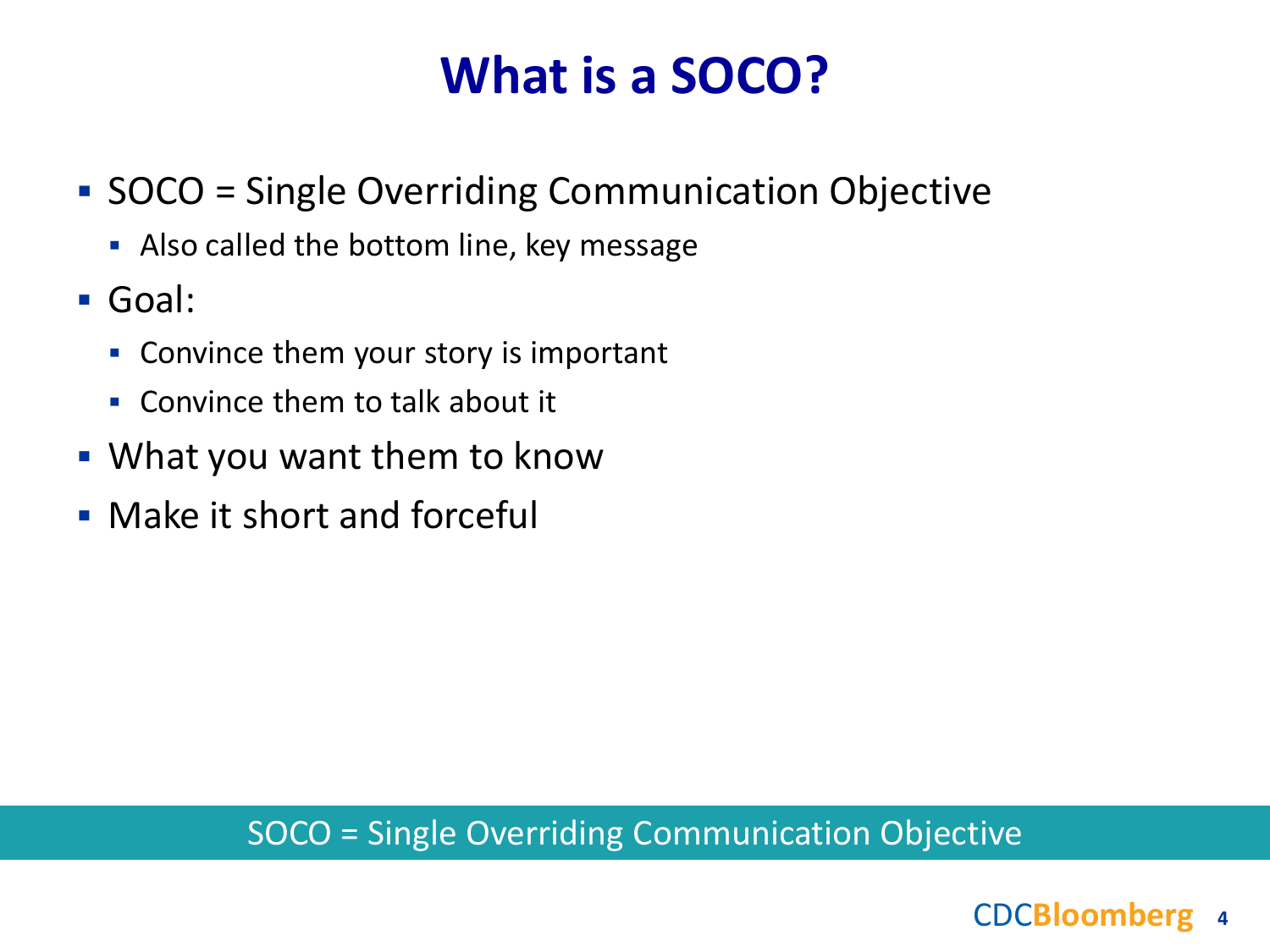### **Components of a press release**

- **Letterhead/logo**
- Your contact information
- For immediate release OR embargoed until...
- **Heading and subheading with strong action** verbs
- Dateline (date, city, region where press release is released)
- First paragraph: answers who, what, why and where
- Clear SOCO
- **1** or 2 good, brief quotes
- **.** ###: indicates the end of the press release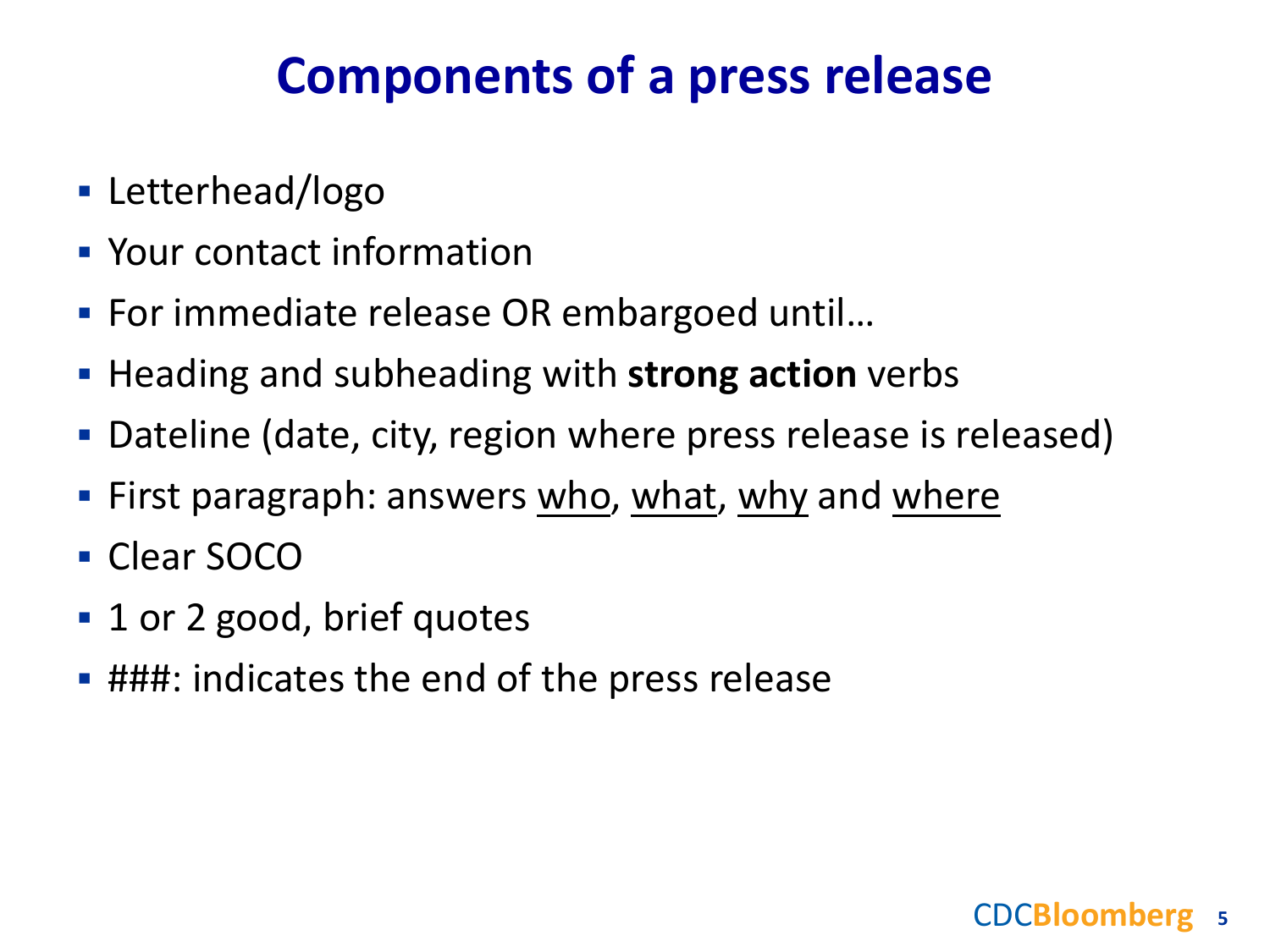# **Use the inverted pyramid**

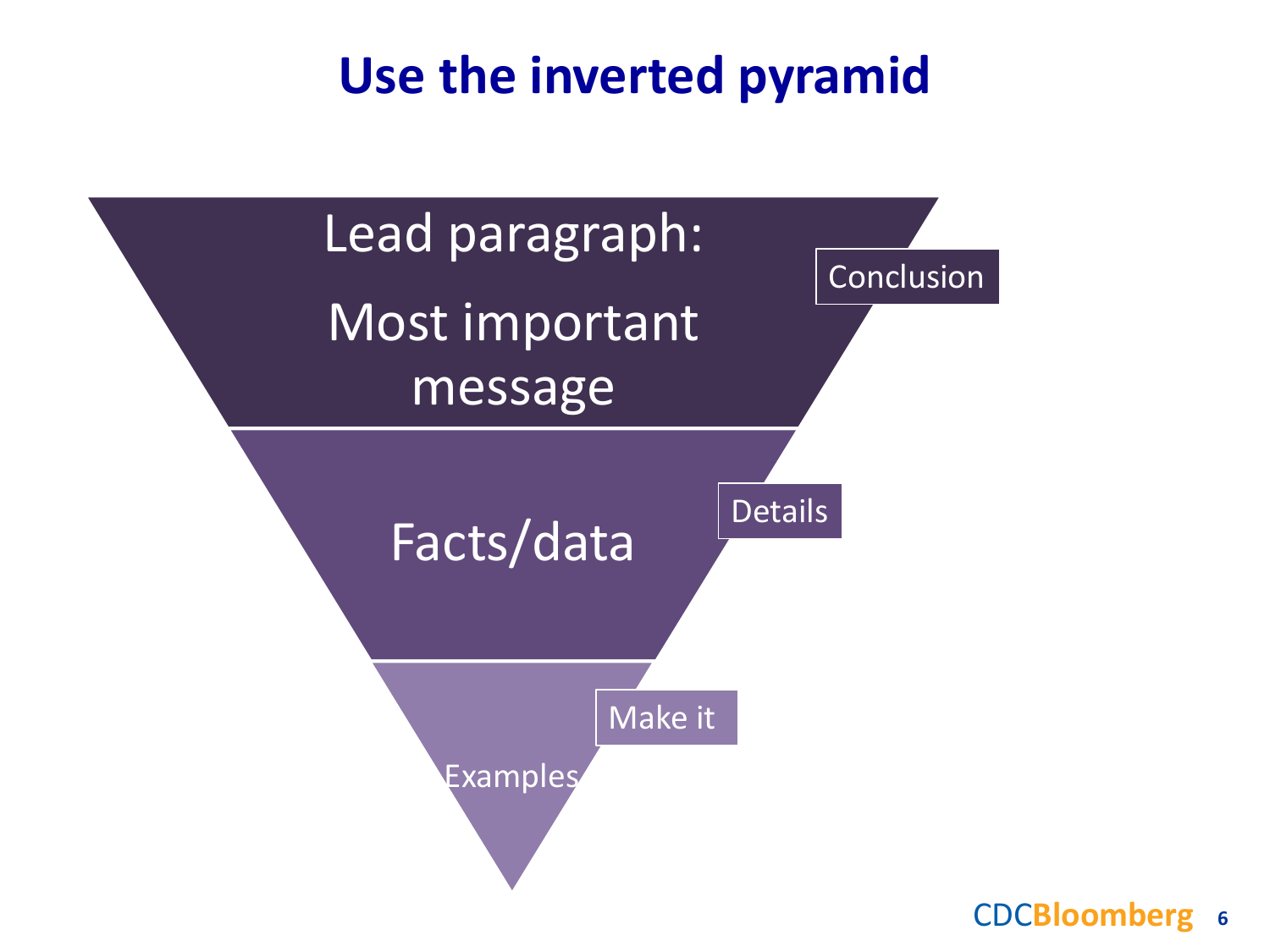#### **How to write the press release**

- **-** Lead (1<sup>st</sup> paragraph)
	- **Goal:** attract the reader
	- Contains few numbers
	- **Has key message/conclusion**
	- No more than 35 words, 2-3 short sentences, 3-4 lines
- Body (rest of press release)
	- **Goal:** provide details of the issue or report
	- Arranged in order of importance (most to least)
- **Headline (see next slide)** 
	- **Goals:** 
		- **Motivate reader to read article**
		- Solve a problem or answer a question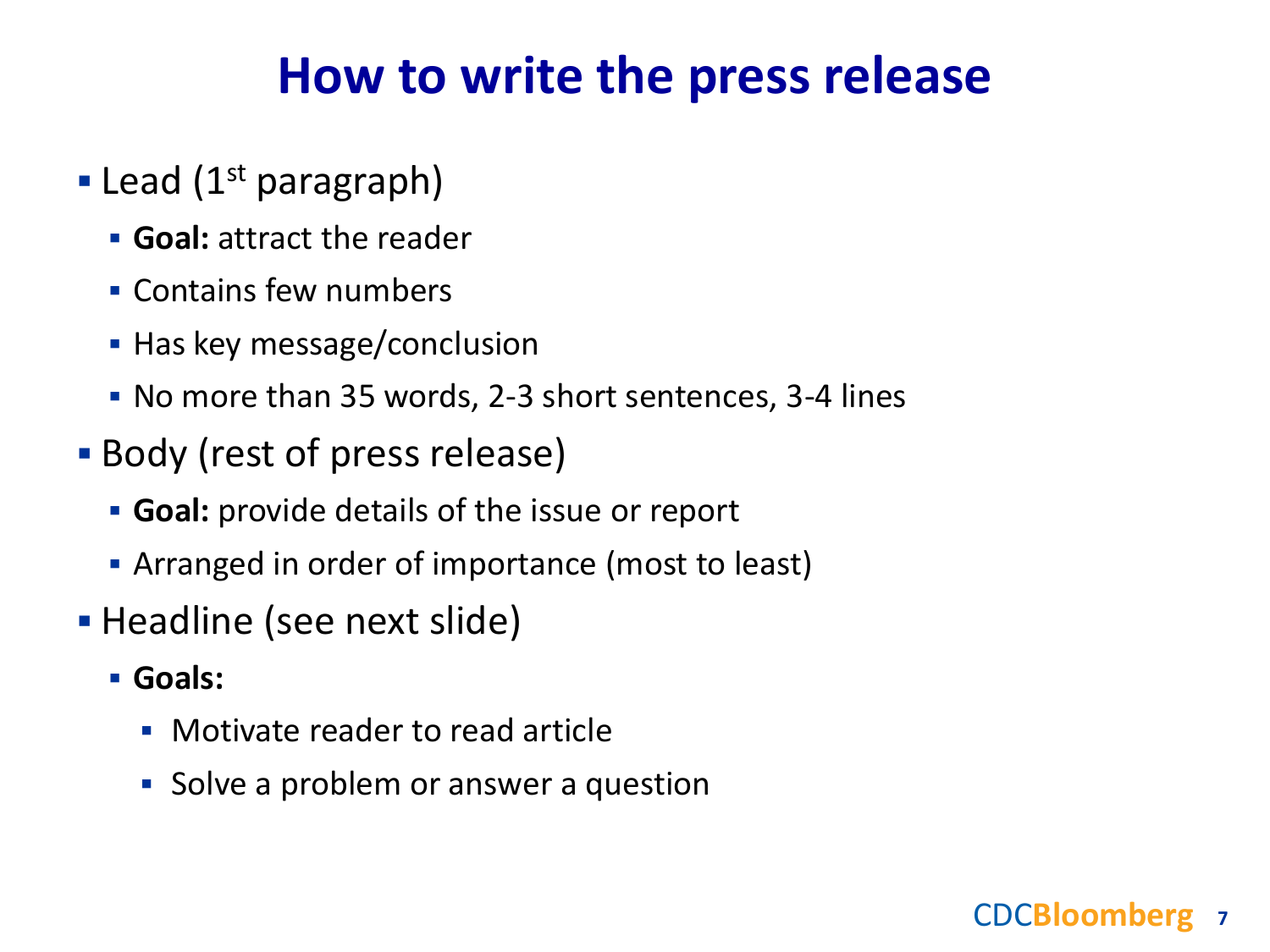### **Attributes of a headline**

- **Io Is factually correct**
- If Is informative (not descriptive), catchy, interesting
	- **NO:** New report released today **YES:** HIV-related deaths fall by 20% in 2020
	- **NO:** The magnitude of opioid addiction **YES:** Opioid addiction at an all time high
- Uses active voice and strong, concrete, short action verbs, in present tense, preferably
- **Does not use jargon**
- Uses key terms from article
- Uses numbers, if appropriate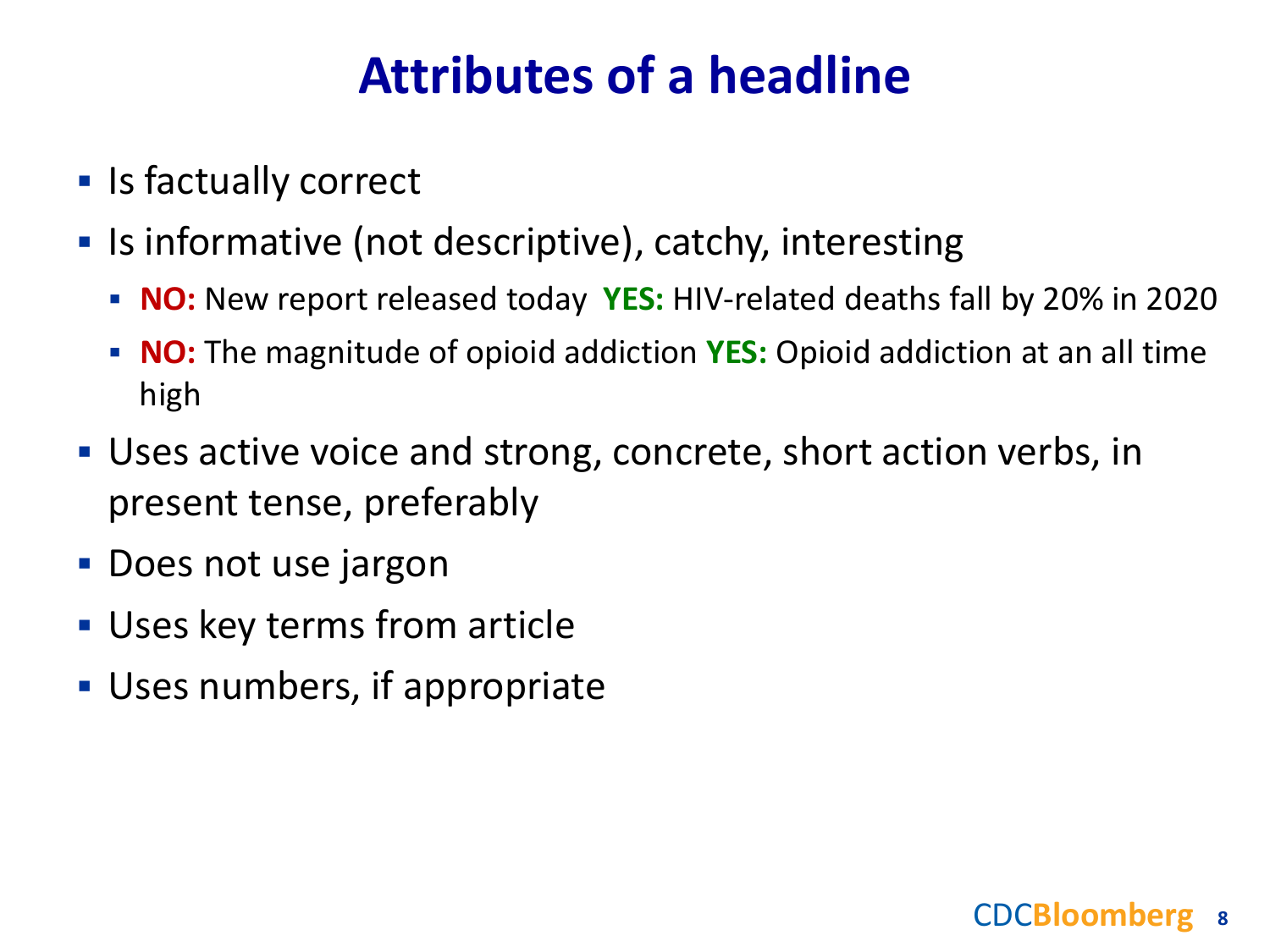# **Headline: use what, who, when, where**

#### Lusaka Times headlines:

| П              |  |
|----------------|--|
| $\Box$         |  |
| T.             |  |
| $\mathbb{R}^3$ |  |
| T.             |  |

#### New York Times headlines:

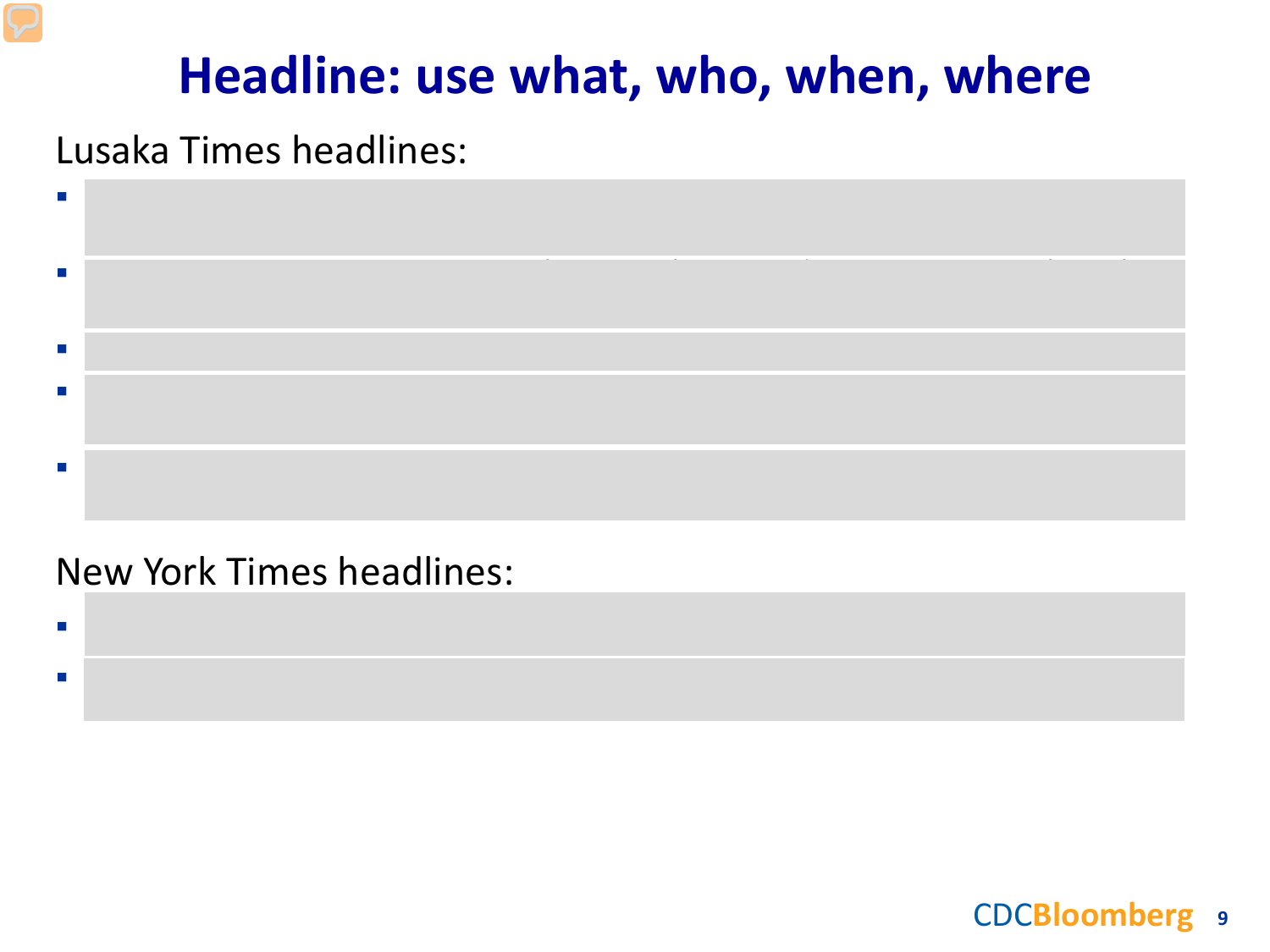# **Perform the TACT test on the headline:**  *Taste-Attractiveness-Clarity-Truth*

- **Iomighthally** Is it in good **taste**?
	- If is there anything possibly offensive or that can be taken the wrong way?
- **If Is it attractive** to the reader?
	- Can it be improved to be more engaging and interesting, without sacrificing accuracy?
- Does it **clearly** communicate the key points?
	- If is it clear and simple? Does it use active voice/active verbs? Is it jargonfree?
- Is it **true**?
	- **In Itides** Is it factually correct?

#### **If NO, then rework headline**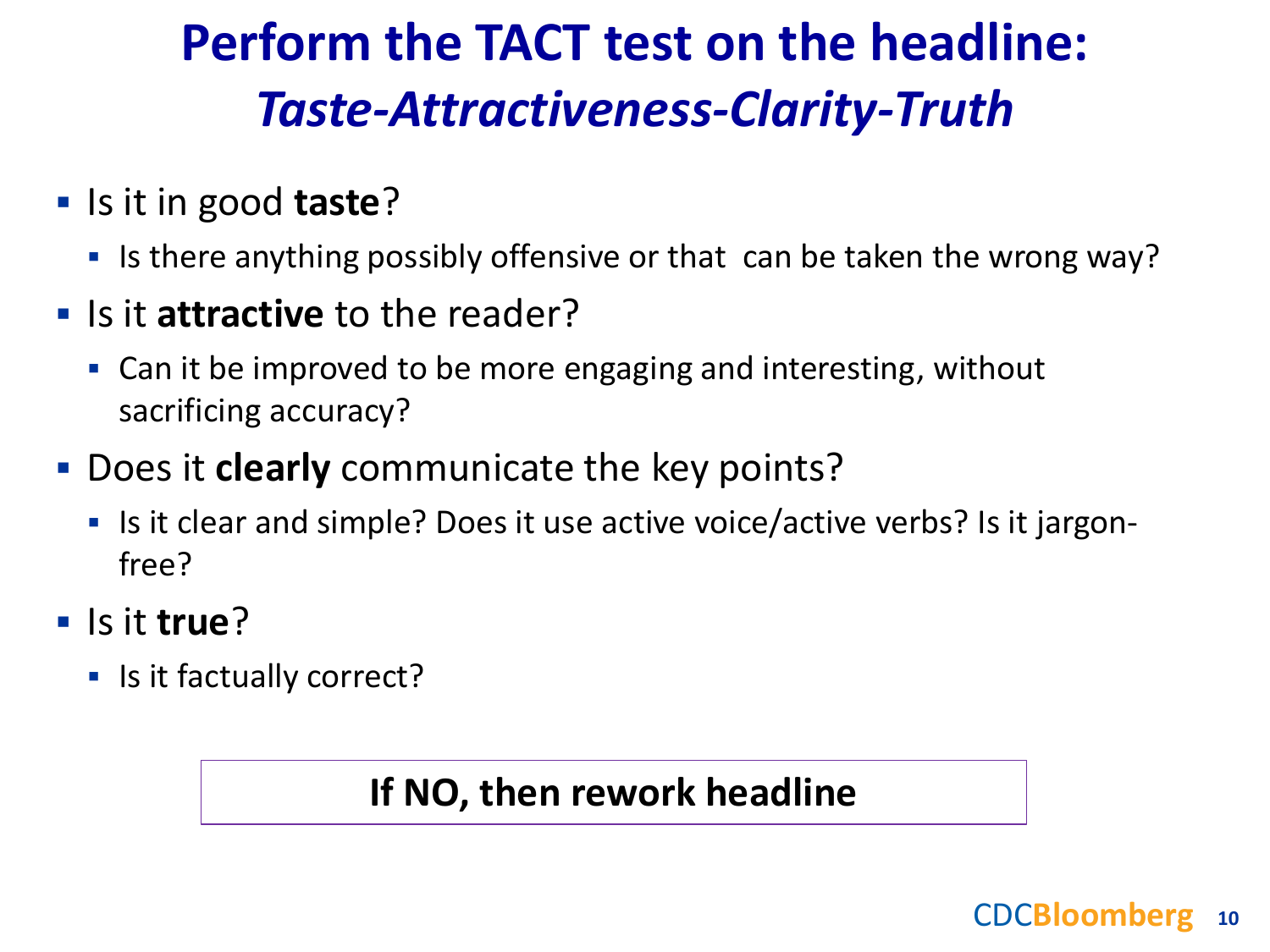#### **1: Press release checklist: WRITE**

- **Write in 3d person.** Unless using a direct quote
- **Write for your readers.** Take a walk in their shoes to understand their perspectives and concerns
- **Be brief.** One page (400-500 words)
- **Get to the point.** Make your point clearly, remove words, and approaches that don't help clarify your point immediately
- **Keep adjectives to a minimum.** They are distracting and difficult to read
- **Stay objective.** The more factual and unbiased, the better
- **Eliminate jargon.** It makes your press release difficult to understand and inaccessible for many readers
- **Proofread and edit carefully.** This avoids costly errors and makes your release look more professional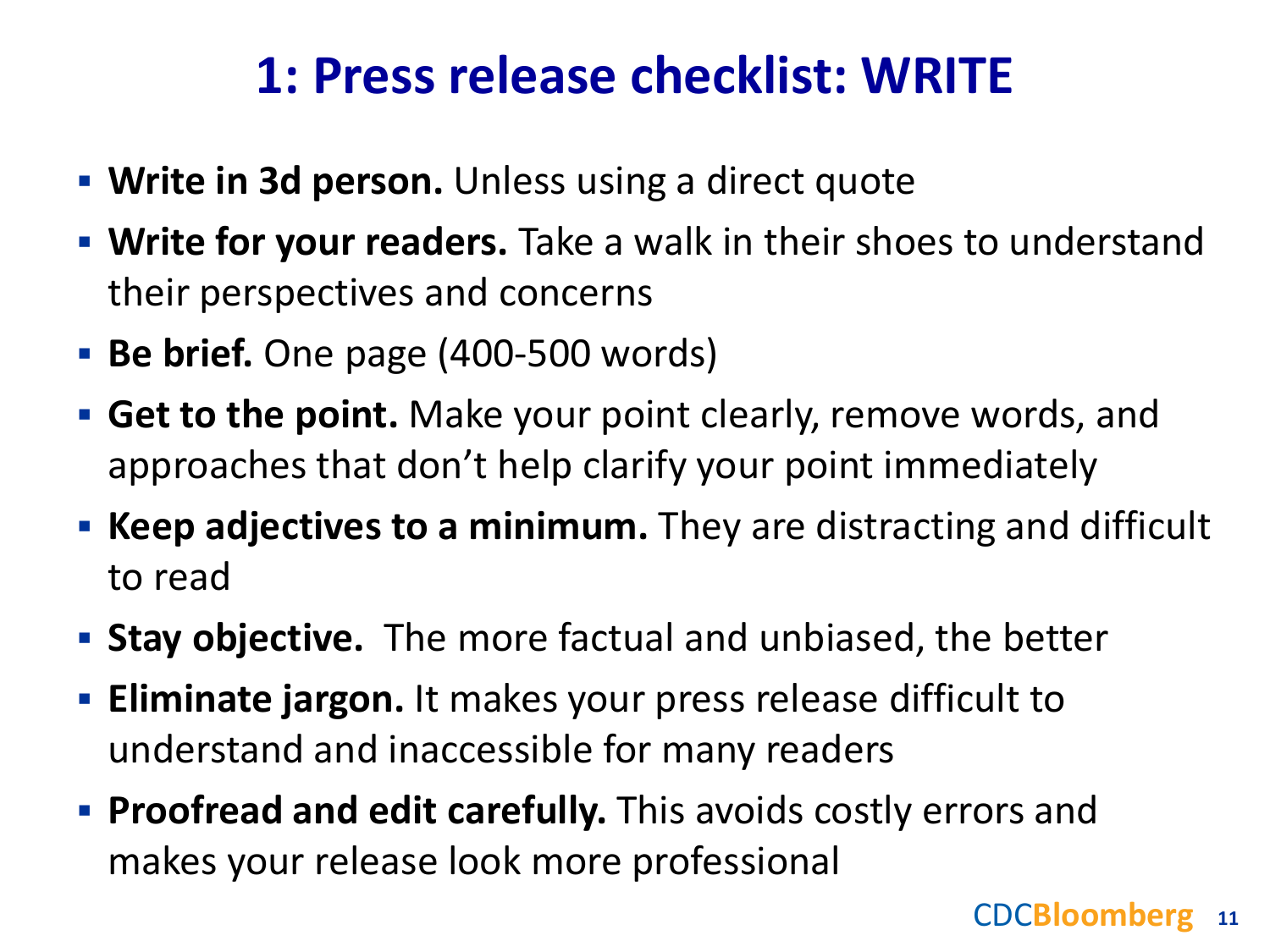#### **Tell them...**



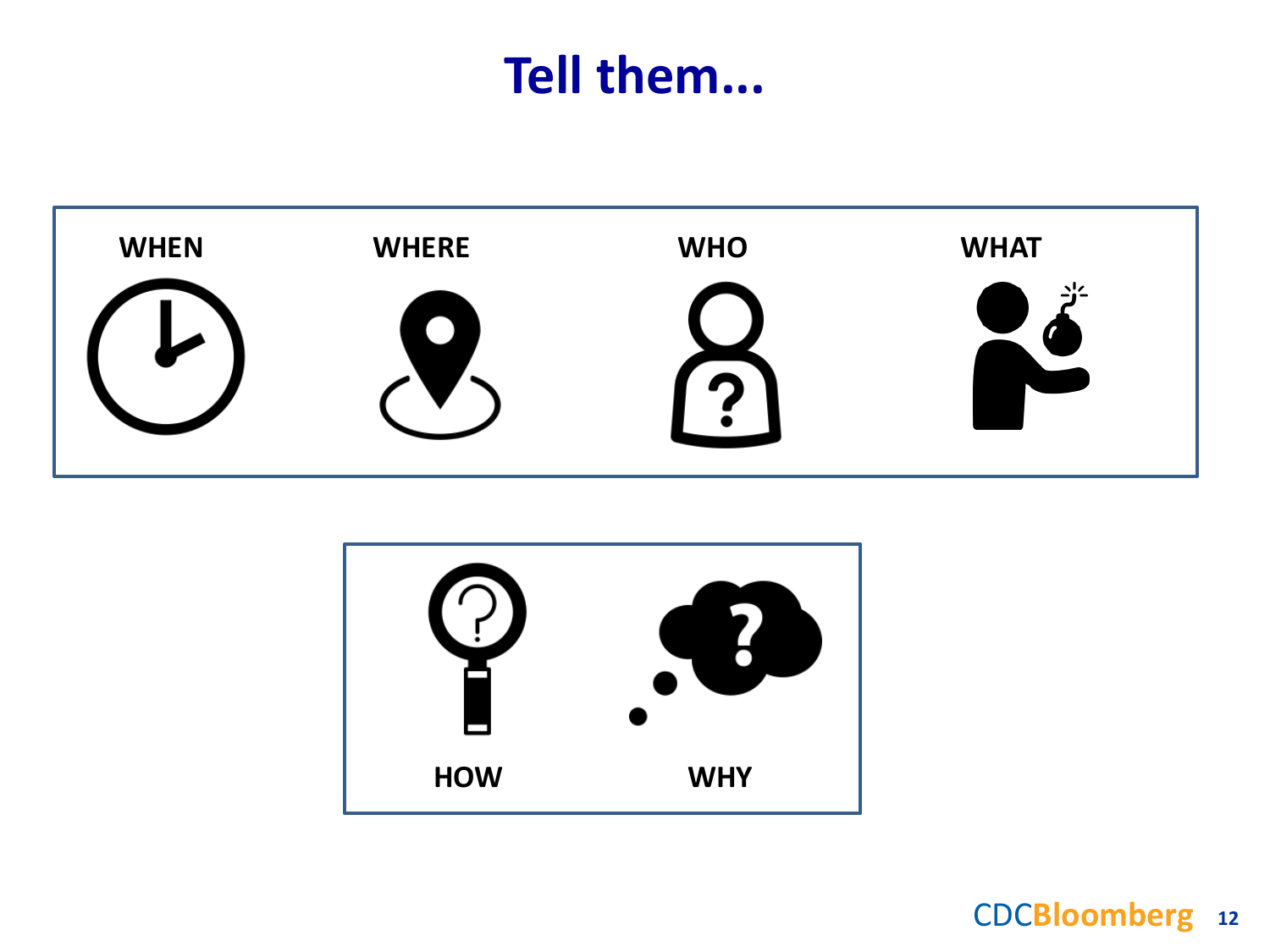### **2: Press release checklist: DISSEMINATE**

- **Share your release.** Share it with local media outlets. You'll enjoy a better ROI and it will get more attention
- **Follow-up by phone or email.** This personal touch can help cement your press release on a journalist's radar and make it easier for them to remember
- **Include your contact information.** It may generate further interest – make it easy for the press to find you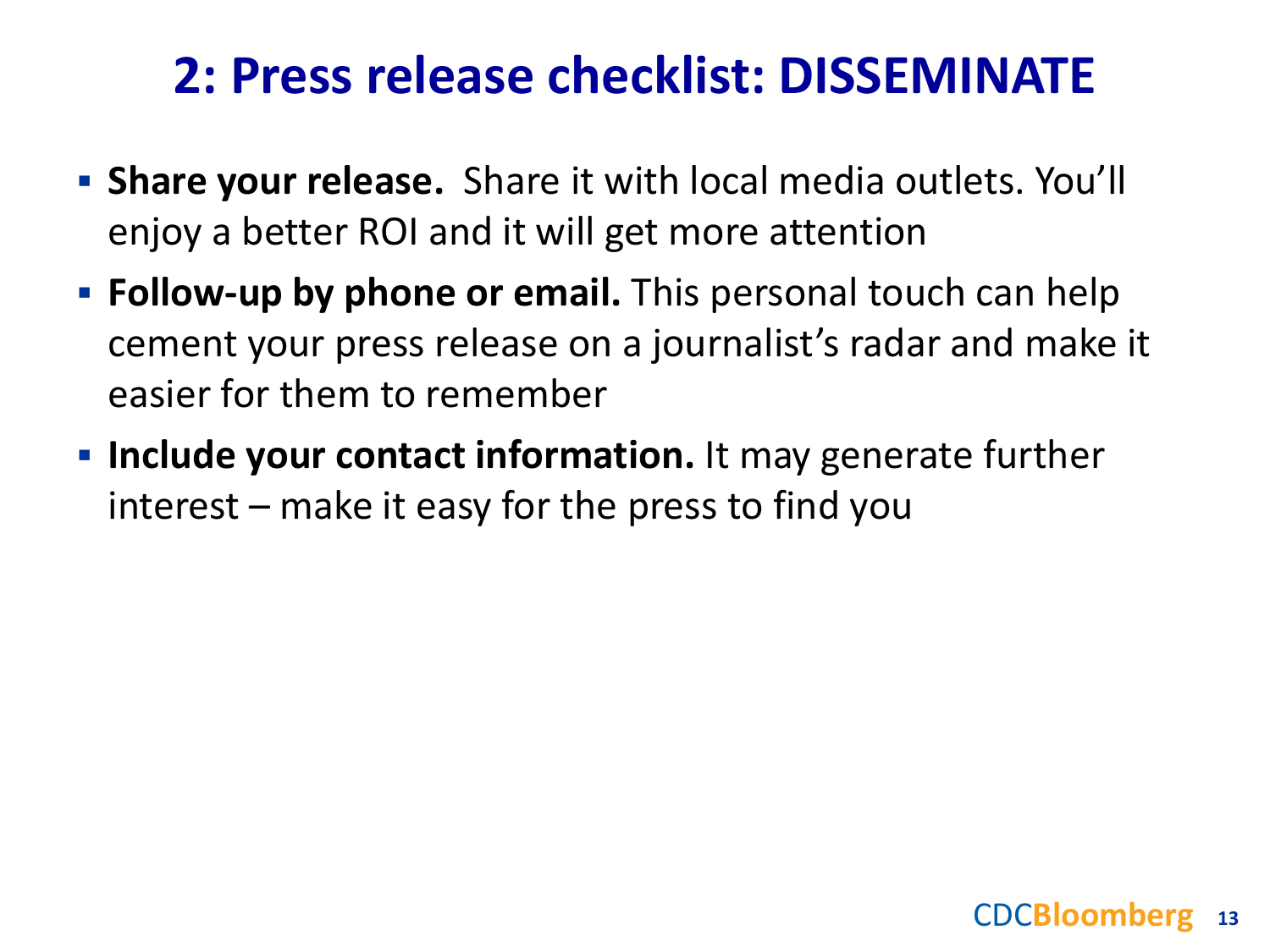### **3. Press release checklist: THINK WEB**

- **Include relevant keywords.** These should be searchable and relevant to the topic
- **Don't overdo the keywords.** It gives your press release a spammy, dense feeling. Don't overdo it or you risk turning your readers off.
- **Use multimedia.** Elements like videos or images can enhance your press release. Use them sparingly, so as not to overwhelm the text